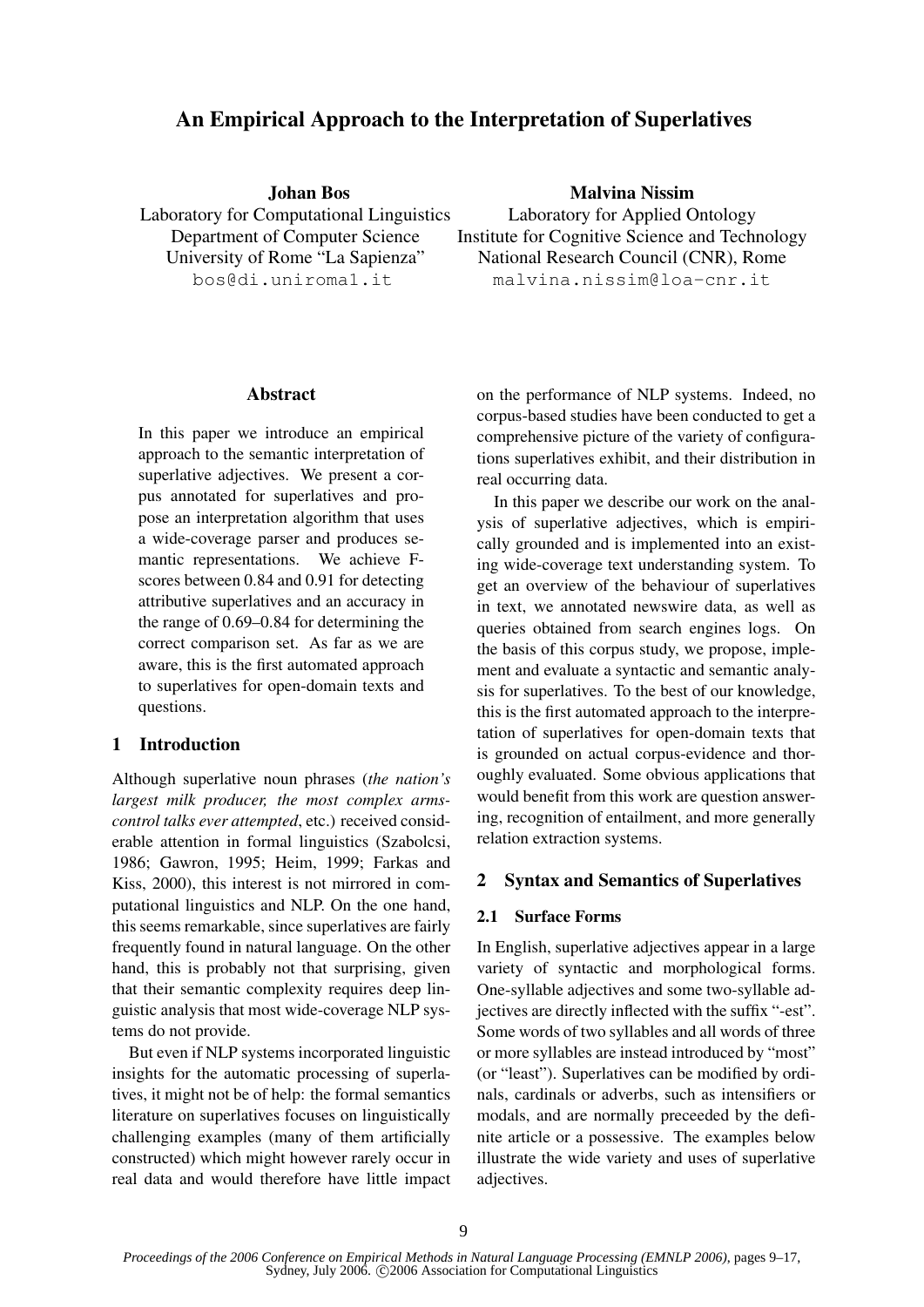the tallest woman AS Roma's quickest player the Big Board's most respected floor traders France's third-largest chemical group the most-recent wave of friendly takeovers the two largest competitors the the southern-most tip of England its lowest possible prices

Superlative adjectives can manifest themselves in predicative ("Mia is the tallest.") or attributive form ("the tallest woman"). Furthermore, there are superlative adverbs, such as "most recently", and idiomatic usages.

#### 2.2 The Comparison Set

It is well known that superlatives can be analysed in terms of comparative constructions (Szabolcsi, 1986; Alshawi, 1992; Gawron, 1995; Heim, 1999; Farkas and Kiss, 2000). Accordingly, "the oldest character" can be interpreted as the character such that there is no older character, in the given context. Therefore, a correct semantic interpretation of the superlative depends on the correct characterisation of the *comparison set*. The comparison set denotes the set of entities that are compared to each other with respect to a certain dimension (see Section 2.3). In "the oldest character in the book", the members of the comparison set are characters in the book, and the dimension of comparison is age.

The computation of the comparison set is complicated by complex syntactic structure involving the superlative. The presence of possessives for example, as in "AS Roma's quickest player", extends the comparison set to players of AS Roma. Prepositional phrases (PPs), gerunds, and relative clauses introduce additional complexity. PPs that are attached to the head noun of the superlative are part of the comparison set — those that modify the entire NP are not. Similarly, restrictive relative clause are included in the comparison set, non-restrictive aren't.

We illustrate this complexity in the following examples, taken from the Wall Street Journal, where the comparison set is underlined:

| Right now, the <b>largest</b> loan the FHA can<br>insure in high-cost housing markets is \$101,250.<br>(WSJ03)                     |
|------------------------------------------------------------------------------------------------------------------------------------|
| With newspapers being the <b>largest</b> single<br>component of solid waste in our landfills<br>(WSJ02)                            |
| questions being raised by what gen-<br>erally are considered the <b>most</b> complex<br>arms-control talks ever attempted. (WSJ02) |

Besides syntactic ambiguities, the determination of the comparison set can be further complicated by semantic ambiguities. Some occurrences of superlatives licence a so-called "comparitive" reading, as in the following example discussed in the formal semantics literature (Heim, 1999; Szabolcsi, 1986):

#### John climbed the highest mountain.

Here, in the standard interpretion, the mountain referred to is the highest available in the context. However, another interpretation might arise in a situation where several people climbed several mountains, and John climbed a mountain higher than anyone else did, but not necessarily the highest of all mountains in the context. Our corpus study reveals that these readings are rare, although they tend to be more frequent in questions than in newspaper texts.

### 2.3 Dimension

Part of the task of semantically interpretating superlative adjectives is the selection of the *dimension* on which entities are compared. In "the highest mountain" we compare mountains with respect to the dimension height, in "the best paper" we compare papers with respect to the dimension quality, and so on. A well-known problem is that some adjectives can be ambiguous or vague in choosing their dimension. Detecting the appropriate dimension is not covered in this paper, but is orthogonal to the analysis we provide.

#### 2.4 Superlatives and Entailment

Superlatives exhibit a non-trivial semantics. Some examples of textual entailment make this very evident. Consider the contrasts in the following entailment tests with indefinite and universally quantified noun phrases:

I bought a blue car  $\models$  I bought a car I bought a car  $\not\models$  I bought a blue car

I bought every blue car  $\not\models$  I bought every car I bought every car  $\models$  I bought every blue car

The oldest designer got to work on the dashboard, she recalls. (WSJ02)

A spokesman for Borden Inc., the nation's largest milk producer, concedes Goya may be on to something. (WSJ02)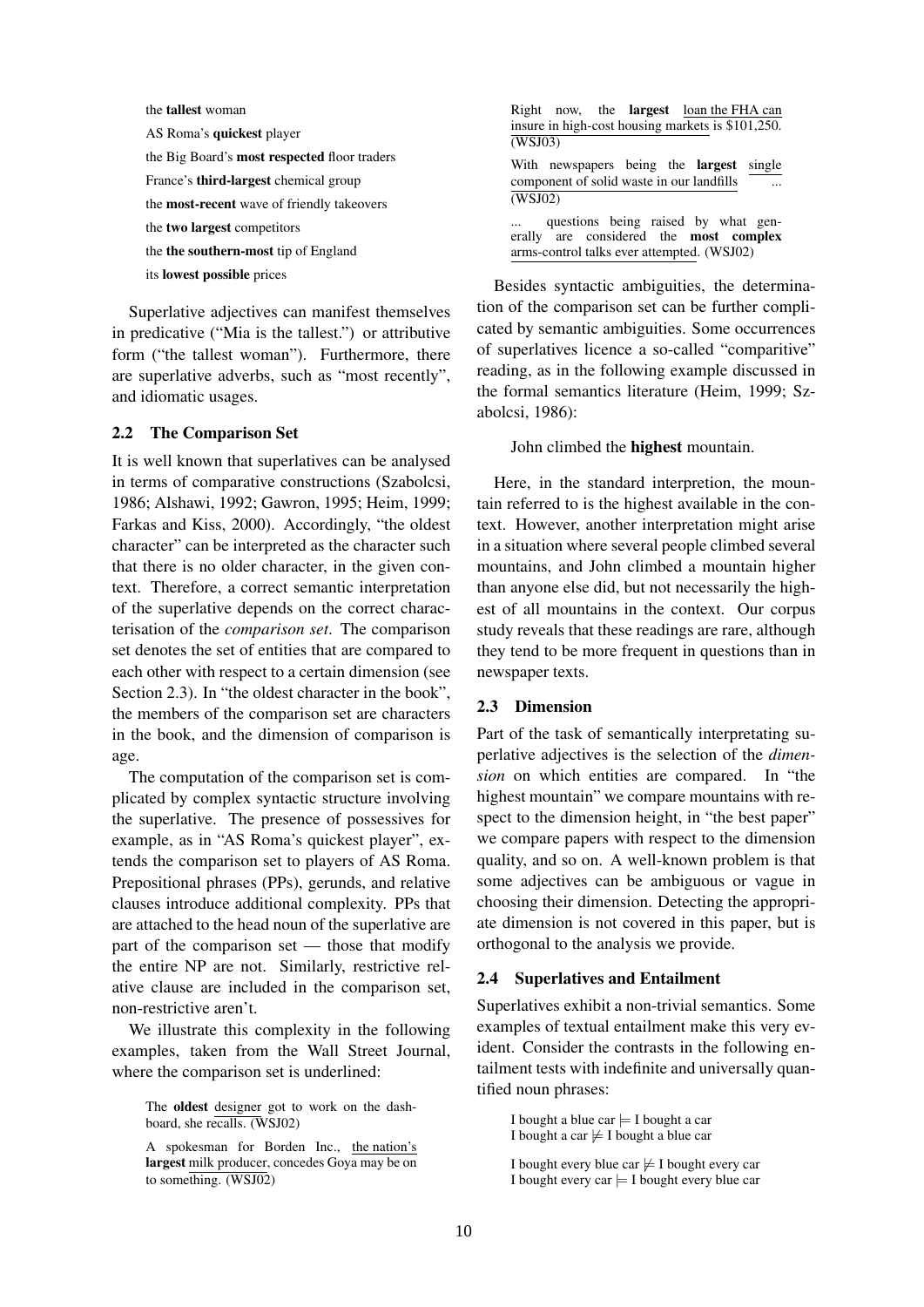Observe that the directions of entailments are mirrorred. Now consider a similar test with superlatives, where the entailments fail in both directions:

I bought the cheapest blue car  $\not\models$  I bought the cheapest car I bought the cheapest car  $\not\models$  I bought the cheapest blue car.

These entailment tests underline the point that the meaning of superlatives is rather complicated, and that a shallow semantic representation, say  $\lambda$ x.[cheapest(x)  $\wedge$  car(x)] for "cheapest car", simply won't suffice. A semantic represention capturing the meaning of a superlative requires a more sophisticated analysis. In particular, it is important to explicitly represent the comparison set of a superlative. In "the cheapest car", the comparison set is formed by the set of cars, whereas in "the cheapest blue car", the comparison set is the set of blue cars. Semantically, we can represent "cheapest blue car" as follows, where the comparison set is made explicit in the antecedent of the conditional:

 $\lambda$ x.[car(x)  $\wedge$  blue(x)  $\wedge$  $\forall y((car(y) \land blue(y) \land x \neq y) \rightarrow cheaper(x,y))]$ 

Paraphrased in English, this stipulates that some blue car is cheaper than any other blue car. A meaning representation like this will logically predict the correct entailment relations for superlatives.

# 3 Annotated Corpus of Superlatives

In order to develop and evaluate our system we manually annotated a collection of newspaper article and questions with occurrences of superlatives. The design of the corpus and its characteristics are described in this section.

## 3.1 Classification and Annotation Scheme

Instances of superlatives are identified in text and classified into one of four possible classes: *attributive*, *predicative*, *adverbial*, or *idiomatic*:

its rates will be among the highest (predicative)

the strongest dividend growth (attributive)

free to do the task most quickly (adverbial)

who won the TONY for **best featured** actor? (idiom)

For all cases, we annotate the span of the superlative adjective in terms of the position of the tokens in the sentence. For instance, in "its<sub>1</sub> rates<sub>2</sub> will<sub>3</sub> be<sub>4</sub> among<sub>5</sub> the<sub>6</sub> highest<sub>7</sub>", the superlative span would be 7–7.

Additional information is encoded for the attributive case: type of determiner (possessive, definite, bare, demonstrative, quantifier), number (sg, pl, mass), cardinality (yes, no), modification (adjective, ordinal, intensifier, none). Table 1 shows some examples from the WSJ with annotation values.

Not included in this study are adjectives such as "next", "past", "last", nor the ordinal "first", although they somewhat resemble superlatives in their semantics. Also excluded are adjectives that lexicalise a superlative meaning but are not superlatives morphologically, like "main", "principal", and the like. For etymological reasons we however include "foremost" and "uttermost."

#### 3.2 Data and Annotation

Our corpus consists of a collection of newswire articles from the Wall Street Journal (Sections 00, 01, 02, 03, 04, 10, and 15) and the Glasgow Herald (GH950110 from the CLEF evaluation forum), and a large set of questions from the TREC QA evaluation exercise (years 2002 and 2003) and natural language queries submitted to the Excite search engine (Jansen and Spink, 2000). The data was automatically tokenised, but all typos and extra-grammaticalities were preserved. The corpus was split into a development set used for tuning the system and a test set for evaluation. The size of each sub-corpus is shown in Table 2.

Table 2: Size of each data source (in number of sentences/questions)

| source      | dev   | test   | total  |
|-------------|-------|--------|--------|
| WSJ         | 8,058 | 6,468  | 14,526 |
| <b>GH</b>   |       | 2,553  | 2,553  |
| <b>TREC</b> | 1,025 |        | 1,025  |
| Excite      |       | 67,140 | 67,140 |
| total       | 9.083 | 76,161 | 85,244 |

The annotation was performed by two trained linguists. One section of the WSJ was annotated by both annotators independently to calculate inter-annotator agreement. All other documents were first annotated by one judge and then checked by the second, in order to ensure maximum correctness. All disagreements were discussed and resolved for the creation of a gold standard corpus.

Inter-annotator agreement was assessed mainly using f-score and percentage agreement as well as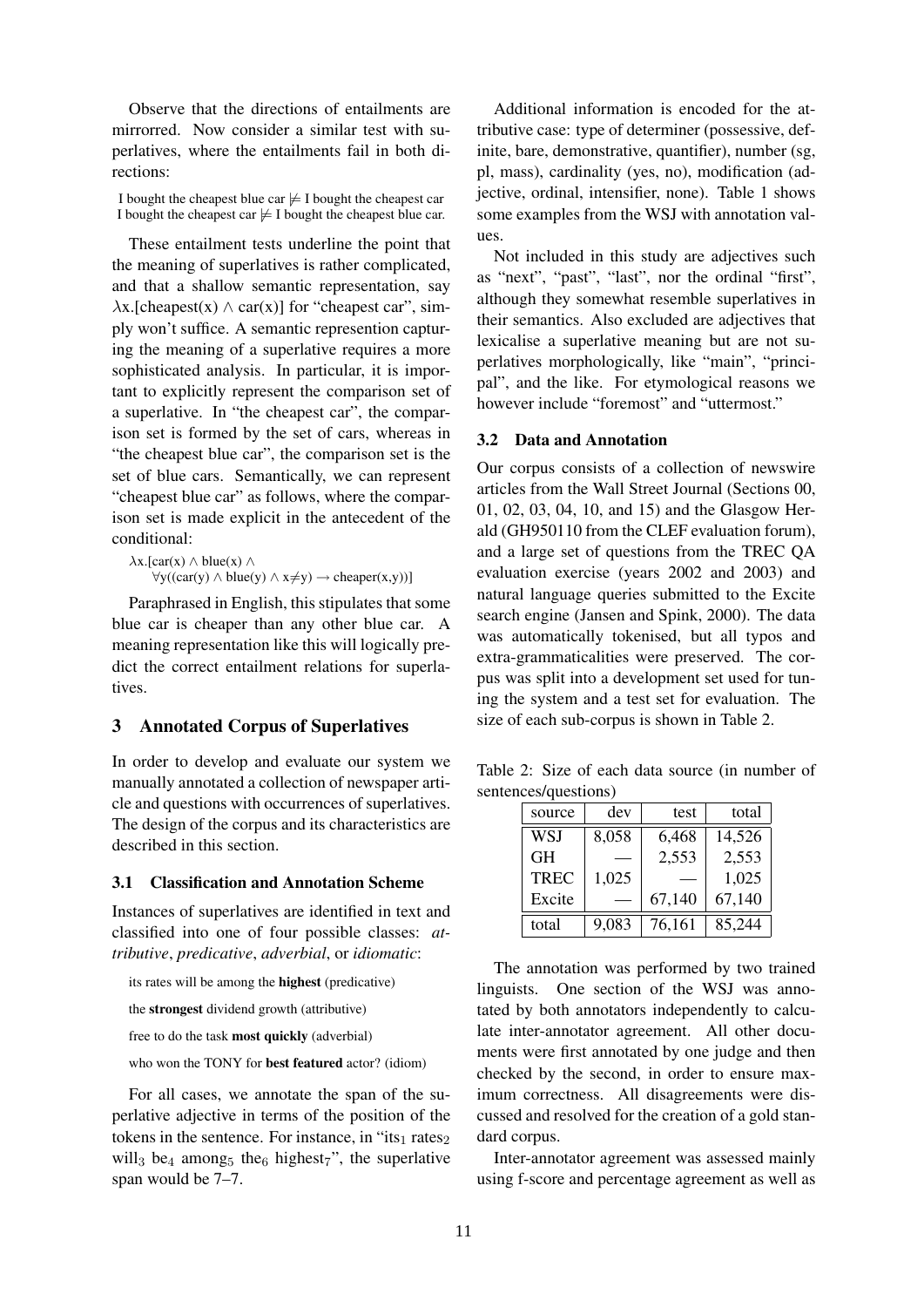| example                                                    | sup span  | det | num | car | mod | comp set  |
|------------------------------------------------------------|-----------|-----|-----|-----|-----|-----------|
| The <b>third-largest</b> thrift institution in Puerto Rico | $2 - 2$   | def | sg  | no  | ord | $3 - 7$   |
| also $[\dots]$                                             |           |     |     |     |     |           |
| The Agriculture Department reported that feedlots          | $9 - 10$  | def | pl  | yes | no  | $11 - 12$ |
| in the 13 biggest ranch states held $[\dots]$              |           |     |     |     |     |           |
| The failed takeover would have given UAL em-               | $17 - 17$ | pos | sg  | no  | ord | $14 - 18$ |
| ployees $75\%$ voting control of the nation's              |           |     |     |     |     |           |
| second-largest airline $[\dots]$                           |           |     |     |     |     |           |

Table 1: Annotation examples of superlative adjectives

the kappa statistics  $(K)$ , where applicable (Carletta, 1996). In using f-score, we arbitrarily take one of the annotators' decisions (A) as gold standard and compare them with the other annotator's decisions (B). Note that here f-score is symmetric, since precision $(A,B)$  = recall $(B,A)$ , and (balanced) f-score is the harmonic mean of precision and recall (Tjong Kim Sang, 2002; Hachey et al., 2005, see also Section 5).

We evaluated three levels of agreement on a sample of 1967 sentences (one full WSJ section). The first level concerns superlative detection: to what extent different human judges can agree on what constitutes a superlative. For this task, fscore was measured at 0.963 with a total of 79 superlative phrases agreed upon.

The second level of agreement is relative to type identification (attributive, predicative, adverbial, idiomatic), and is only calculated on the subset of cases both annotators recognised as superlatives (79 instances, as mentioned). The overall f-score for the classification task is 0.974, with 77 cases where both annotators assigned the same type to a superlative phrase. We also assessed agreement for each class, and the attributive type resulted the most reliable with an f-score of 1 (total agreement on 64 cases), whereas there was some disagreement in classifying predicative and adverbial cases (0.9 and 0.8 f-score, respectively). Idiomatic uses where not detected in this portion of the data. To assess this classification task we also used the kappa statistics which yielded  $K_{Co}$ =0.922 (following (Eugenio and Glass, 2004) we report  $K$ as  $K_{Co}$ , indicating that we calculate K à la Cohen (Cohen, 1960).  $K_{Co}$  over 0.9 is considered to signal very good agreement (Krippendorff, 1980).

The third and last level of agreement deals with the span of the comparison set and only concerns attributive cases (64 out of 79). Percentage agreement was used since this is not a classification task and was measured at 95.31%.

The agreement results show that the task appears quite easy to perform for linguists. Despite the limited number of instances compared, this has also emerged from the annotators' perception of the difficulty of the task for humans.

#### 3.3 Distribution

The gold standard corpus comprises a total of 3,045 superlatives, which roughly amounts to one superlative in every 25 sentences/questions. The overwhelming majority of superlatives are attributive (89.1%), and only a few are used in a predicative way (6.9%), adverbially (3.0%), or in idiomatic expressions  $(0.9\%)$ .<sup>1</sup> Table 3 shows the detailed distribution according to data source and experimental sets. Although the corpus also includes annotation about determination, modification, grammatical number, and cardinality of attributive superlatives (see Section 3.1), this information is not used by the system described in this paper.

Table 3: Distribution of superlative types in the development and evaluation sets.

|       |     | dev         |     |    |        |       |
|-------|-----|-------------|-----|----|--------|-------|
| type  | WSJ | <b>TREC</b> | WSJ | GН | Excite | total |
| att   | 240 | 43          | 218 | 68 | 2,145  | 2,714 |
| pre   | 40  |             | 26  | 17 | 125    | 211   |
| adv   | 17  |             | 22  | 9  | 41     | 91    |
| idi   |     |             |     | 2  | 15     | 29    |
| total | 303 | 53          | 267 | 96 | 2,326  | 3,045 |

#### 4 Automatic Analysis of Superlatives

The system that we use to analyse superlatives is based on two linguistic formalisms: Combinatory Categorial Grammar (CCG), for a theory of syntax; and Discourse Representation Theory (DRT)

<sup>1</sup> Percentages are rounded to the first decimal and do not necessarily sum up to 100%.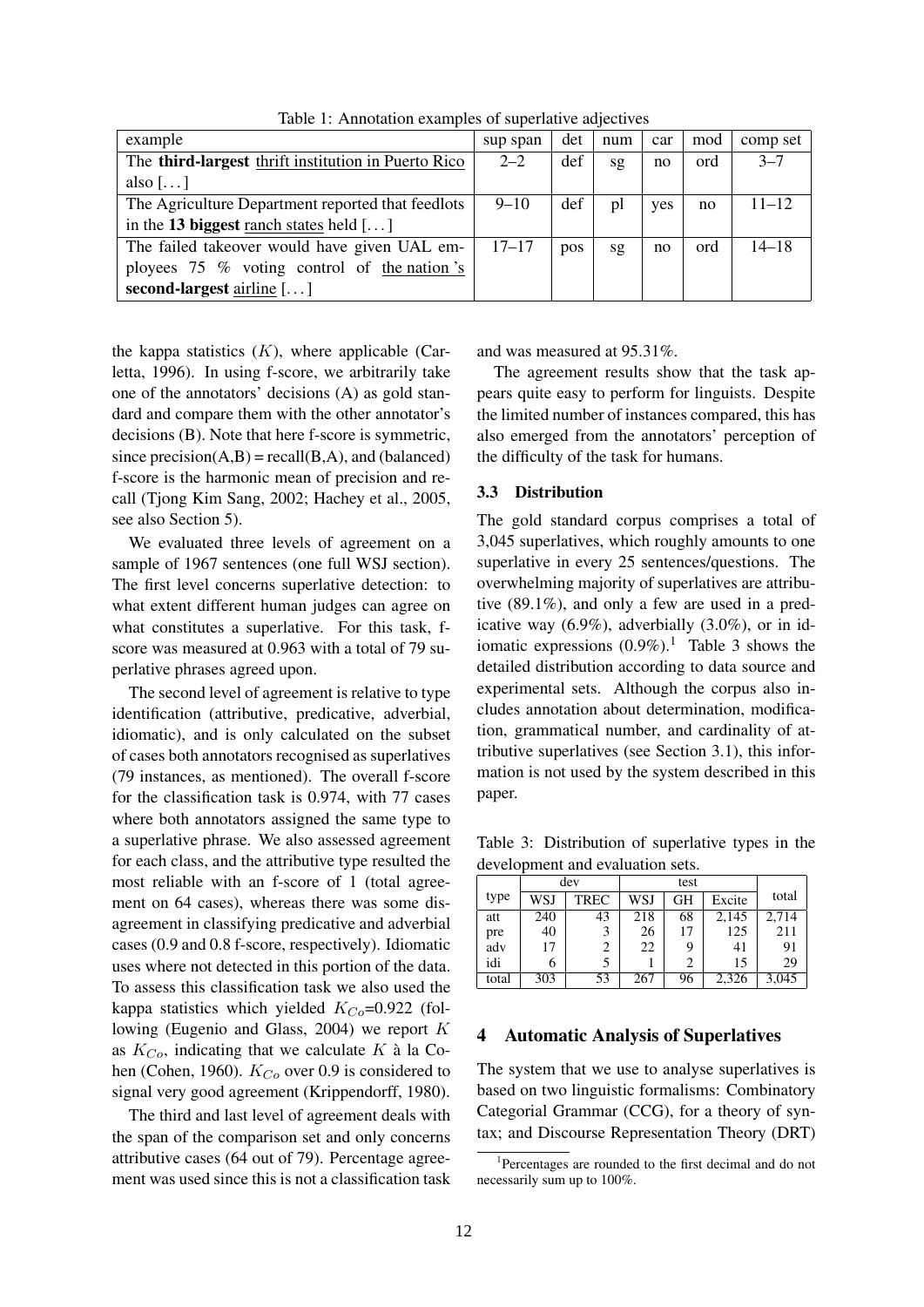for a theory of semantics. In this section we will illustrate how we extend these theories to deal with superlatives and how we implemented this into a working system.

### 4.1 Combinatory Categorial Grammar (CCG)

CCG is a lexicalised theory of grammar (Steedman, 2001). We used Clark & Curran's widecoverage statistical parser (Clark and Curran, 2004) trained on CCG-bank, which in turn is derived from the Penn-Treebank (Hockenmaier and Steedman, 2002). In CCG-bank, the majority of superlative adjective of cases are analysed as follows:



Clark & Curran's parser outputs besides a CCG derivation of the input sentence also a part-ofspeech (POS) tag and a lemmatised form for each input token. To recognise attributive superlatives in the output of the parser, we look both at the POS tag and the CCG-category assigned to a word. Words with POS-tag JJS and CCGcategory N/N,  $(N/N)/(N/N)$ , or  $(N/N)/(N/N)$  are considered attributive superlatives adjectives, and so are the words "most" and "least" with CCG category (N/N)/(N/N).

However, most hyphenated superlatives are not recognised by the parser as JJ instead of JJS, and are corrected in a post-processing step.<sup>2</sup> Examples that fall in this category are "most-recent wave" and "third-highest".

### 4.2 Discourse Representation Theory (DRT)

The output of the parser, a CCG derivation of the input sentence, is used to construct a Discourse Representation Structure (DRS, the semantic representation proposed by DRT (Kamp and Reyle, 1993)). We follow (Bos et al., 2004; Bos, 2005) in automatically building semantic representation on the basis of CCG derivations in a compositional fashion. We briefly summarise the approach here.

The semantic representation for a word is determined by its CCG category, POS-tag, and lemma. Consider the following lexical entries:



These lexical entries are combined in a compositional fashion following the CCG derivation, using the  $\lambda$ -calculus as a glue language:



In this way DRSs can be produced in a robust way, achieving high-coverage. An example output representation of the complete system is shown in Figure 1.

As is often the case, the output of the parser is not always what one needs to construct a meaningful semantic representation. There are two cases where we alter the CCG derivation output by the parser in order to improve the resulting DRSs. The first case concerns modifiers following a superlative construction, that are attached to the NP node rather than N. A case in point is

... the largest toxicology lab in New England ...

where the PP in New England has the CCG category  $NP\NP$  rather than  $N\N$ . This would result in a comparison set containing of toxicology labs, rather than a set toxicology labs in New England.

The second case are possessive NPs preceding a superlative construction. An example here is

... Jaguar's largest shareholder ...

 $2$ This is due to the fact that the Penn-Treebank annotation guidelines prescribe that all hyphenated adjectives ought to be tagged as JJ.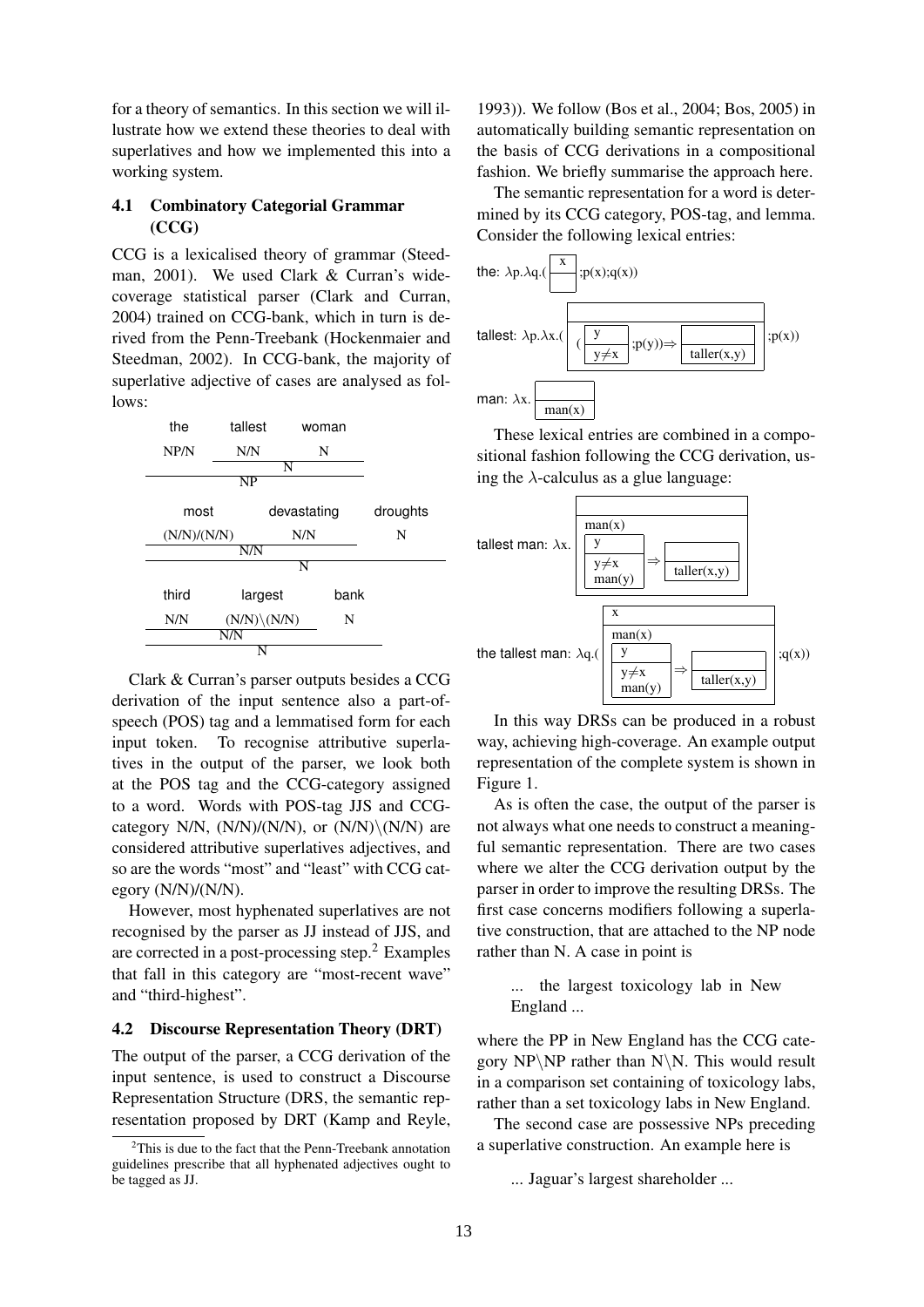

Figure 1: Example DRS output

where a correct interpretation of the superlative requires a comparison set of shareholders from Jaguar, rather than just any shareholder. However, the parser outputs a derivation where "largest" is combined with "shareholder", and then with the possessive construction, yielding the wrong semantic interpretation. To deal with this, we analyse possessives that interact with the superlative as follows:



This analysis yields the correct comparison set for superlative that follow a possessive noun phrase, given the following lexical semantics for the genitive:

$$
\lambda n.\lambda S.\lambda p.\lambda q.(\begin{array}{|c|}\hline u\\ \hline \end{array});S(\lambda x.(p(x);n(\lambda y.\begin{array}{|c|}\hline \\ \hline \end{array})(u);q(u))))
$$

For both cases, we apply some simple postprocessing rules to the output of the parser to obtain the required derivations. The effect of these rules is reported in the next section, where we assess the accuracy of the semantic representations produced for superlatives by comparing the automatic analysis with the gold standard.

#### 5 Evaluation

The automatic analysis of superlatives we present in the following experiments consists of two sequential tasks: *superlative detection*, and *comparison set determination*.

The first task is concerned with finding a superlative in text and its exact span ("largest", "most beautiful", "10 biggest"). For a found string to to be judged as correct, its whole span must correspond to the gold standard. The task is evaluated using precision  $(P)$ , recall  $(R)$ , and f-score  $(F)$ , calculated as follows:

$$
P = \frac{correct \ assignments \ of \ c}{total \ assignments \ of \ c}
$$
\n
$$
R = \frac{correct \ assignments \ of \ c}{total \ corpus \ instances \ of \ c}
$$
\n
$$
F = \frac{2P_cR_c}{P_c+R_c}
$$

The second task is conditional on the first: once a superlative is found, its comparison set must also be identified ("rarest flower in New Zealand", "New York's tallest building", see Section 2.2). A selected comparison set is evaluated as correct if it corresponds exactly to the gold standard annotation: partial matches are counted as wrong. Assignments are evaluated using accuracy (number of correct decisions made) only on the subset of previously correctly identified superlatives.

For both tasks we developed simple baseline systems based on part-of-speech tags, and a more sophisticated linguistic analysis based on CCG and DRT (i.e. the system described in Section 4). In the remainder of the paper we refer to the latter system as DLA (Deep Linguistic Analysis).

#### 5.1 Superlative Detection

Baseline system For superlative detection we generated a baseline that solely relies on part-ofspeech information. The data was tagged using TnT (Brants, 2000), using a model trained on the Wall Street Journal. In the WSJ tagset, superlatives can be marked in two different ways, depending on whether the adjective is inflected or modified by most/least. So, "largest", for instance, is tagged as JJS, whereas "most beautiful" is a sequence of RBS (most) and JJ (beautiful). We also checked that they are followed by a common or proper noun (NN.\*), allowing one word to occur in between. To cover more complex cases, we also considered pre-modification by adjectives (JJ), and cardinals (CD). In summary, we matched on sequences found by the following pattern:

 $[(CD || JJ)*(JJS || (RBS JJ)) * NN.*]$ 

This rather simple baseline is capable of detecting superlatives such as "100 biggest banks", "fourth largest investors", and "most important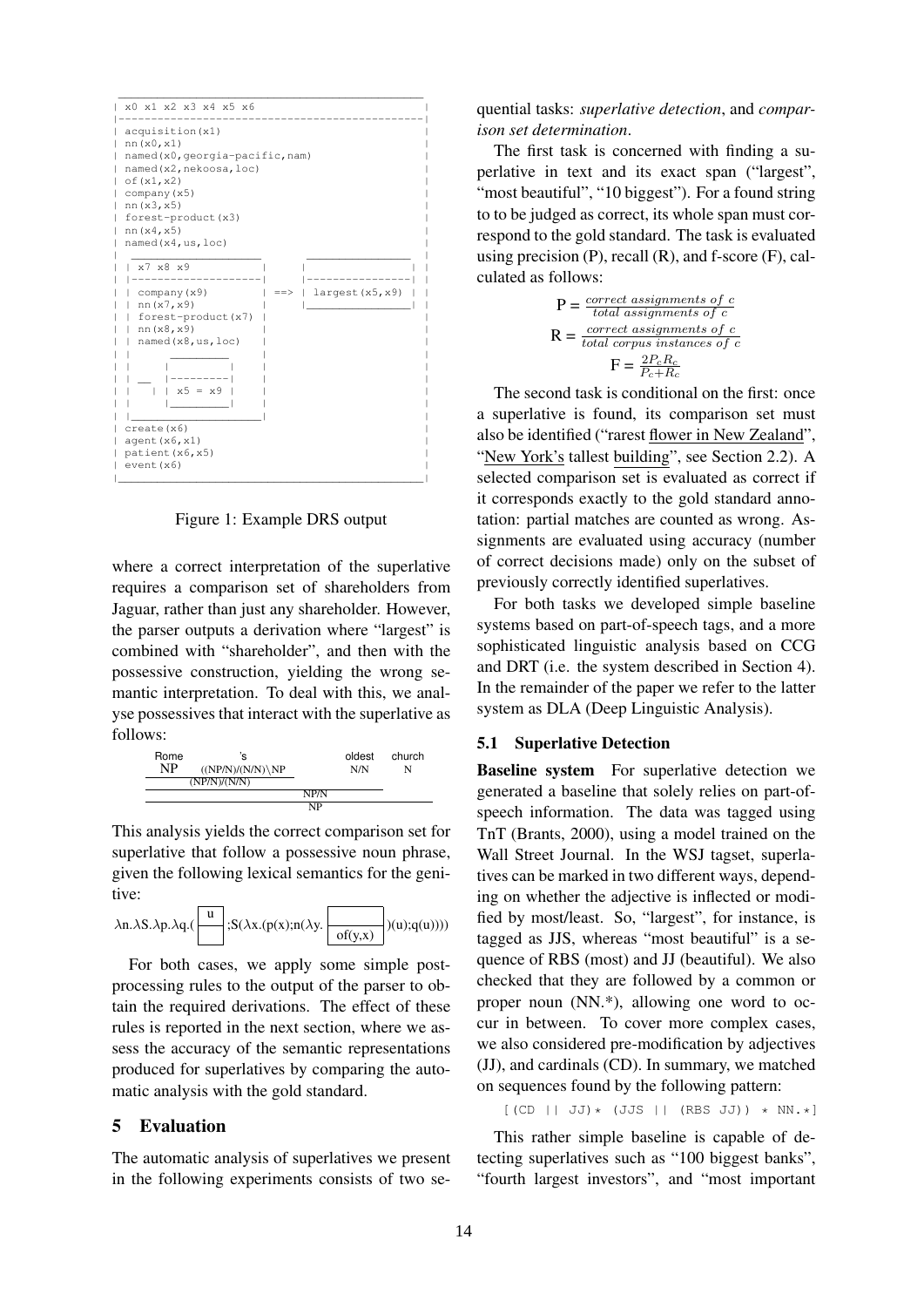element", but will fail on expressions such as "fastest growing segments" or "Scotland 's lowest permitted 1995-96 increase".

DLA system For evaluation, we extrapolated superlatives from the DRSs output by the system. Each superlative introduces an implicational DRS condition, but not all implicational DRS conditions are introduced by superlatives. Hence, for the purposes of this experiment superlative DRS conditions were assigned a special mark. While traversing the DRS, we use this mark to retrieve superlative instances. In order to retrieve the original string that gave rise to the superlative interpretation, we exploit the meta information encoded in each DRS about the relation between input tokens and semantic information. The obtained string position can in turn be evaluated against the gold standard.

Table 4 lists the results achieved by the baseline system and the DLA system on the detection task. The DLA system outperforms the baseline system on precision in all sub-corpora. However, the baseline achieves a higher recall on the Excite queries. This is not entirely surprising given that the coverage of the parser is between 90–95% on unseen data. Moreover, Excite queries are often ungrammatical, thus further affecting the performance of parsing.

Table 4: Detection of Attributive Superlatives, reporting P (precision), R (Recall) and F-score, for WSJ sections, extracts of the Glasgow Herald, TREC questions, and Excite queries. D indicates development data, T test data.

|                               | <b>Baseline</b> |      |      | DLA  |      |      |  |
|-------------------------------|-----------------|------|------|------|------|------|--|
| Corpus                        | P               | R    | F    | P    | R    | F    |  |
| WSJ(D)                        | 0.93            | 0.86 | 0.89 | 0.96 | 0.90 | 0.93 |  |
| WSJ(T)                        | 0.91            | 0.83 | 0.87 | 0.95 | 0.87 | 0.91 |  |
| GH(T)                         | 0.80            | 0.76 | 0.78 | 0.87 | 0.81 | 0.84 |  |
| $\overline{\text{TRUEC}}$ (D) | 0.76            | 0.91 | 0.83 | 0.85 | 0.91 | 0.88 |  |
| Excite $(T)$                  | 0.92            | 0.92 | 0.92 | 0.97 | 0.84 | 0.90 |  |

#### 5.2 Comparison Set Determination

Baseline For comparison set determination we developed two baseline systems. Both use the same match on sequences of part-of-speech tags described above. For Baseline 1, the beginning of the comparison set is the first word following the superlative. The end of the comparison set is the first word tagged as NN.\* in that sequence (the same word could be the beginning and end of the comparison set, as it often happens).

The second baseline takes the first word after the superlative as the beginning of the comparison set, and the end of the sentence (or question) as the end (excluding the final punctuation mark). We expect this strategy to perform well on questions, as the following examples show.

Where is the oldest synagogue in the United States? What was the largest crowd to ever come see Michael Jordan?

This approach is obviously likely to generate comparison sets much wider than required.

More complex examples that neither baseline can tackle involve possessives, since on the surface the comparison set lies at both ends of the superlative adjective:

The nation's largest pension fund the world's most corrupt organizations

**DLA 1** We first extrapolate superlatives from the DRS output by the system (see procedure above). Then, we exploit the semantic representation to select the comparison set: it is determined by the information encoded in the antecedent of the DRSconditional introduced by the superlative. Again, we exploit meta information to reconstruct the original span, and we match it against the gold standard for evaluation.

DLA 2 DLA 2 builds on DLA 1, to which it adds post-processing rules to the CCG derivation, i.e. before the DRSs are constructed. This set of rules deal with NP post-modification of the superlative (see Section 4).

DLA 3 In this version we include a set of postprocessing rules that apply to the CCG derivation to deal with possessives preceding the superlative (see Section 4).

DLA 4 This is a combination of DLA 2 and DLA 3. This system is clearly expected to perform best.

Results for both baseline systems and all versions of DLA are shown in Table 5

On text documents, DLA 2/3/4 outperform the baseline systems. DLA 4 achieves the best performance, with an accuracy of 69–83%. On questions, however, DLA 4 competes with the baseline: whereas it is better on TREC questions, it performs worse on Excite questions. One of the obvious reasons for this is that the parser's model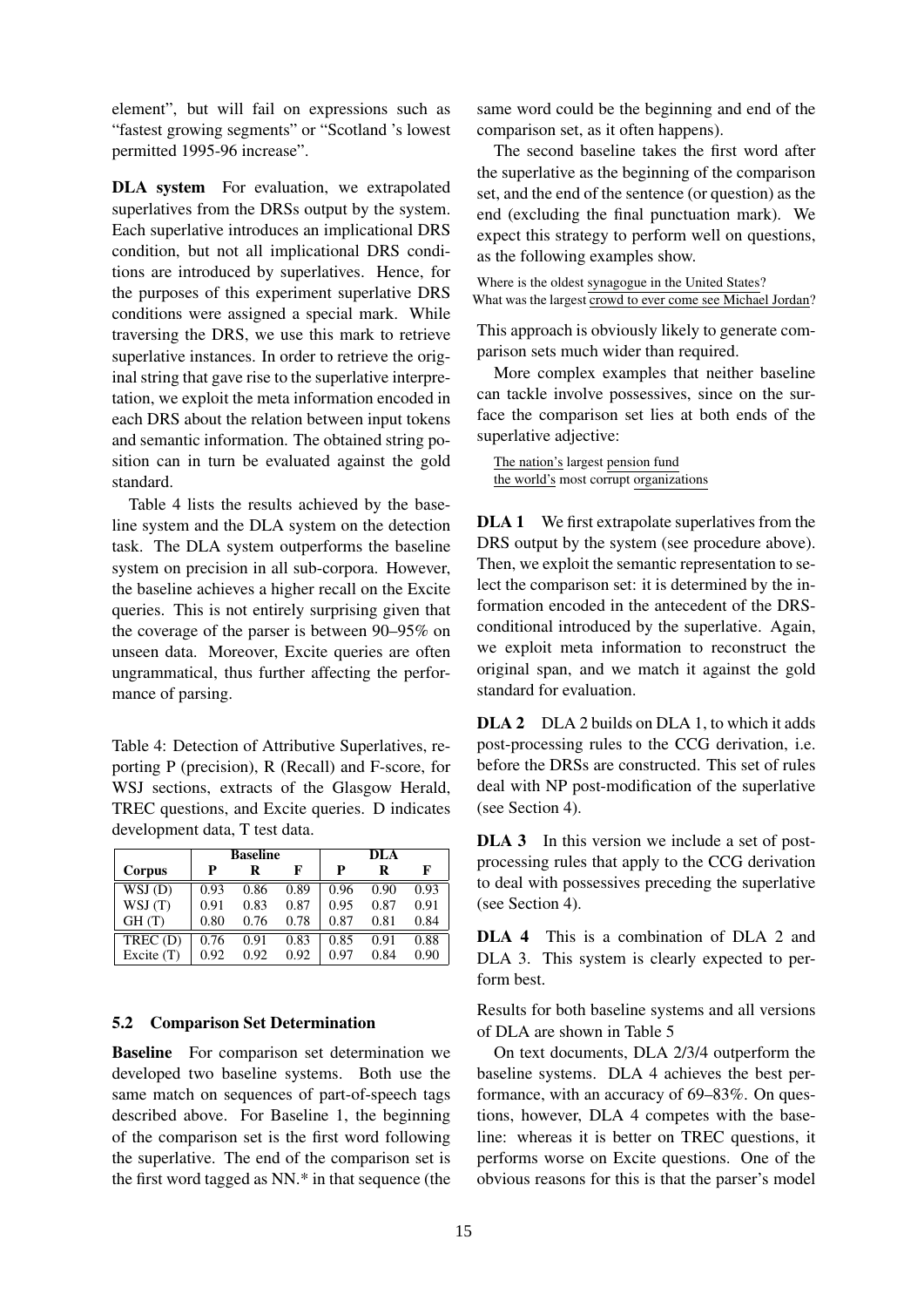Table 5: Determination of Comparison Set of Attributive Superlatives (Accuracy) for WSJ sections, extracts of the Glasgow Herald, TREC and Excite questions. D indicates development data, T test data.

| <b>Corpus</b> | Base 1   Base 2   DLA 1   DLA 2   DLA3   DLA 4 |      |      |      |      |      |
|---------------|------------------------------------------------|------|------|------|------|------|
| WSJ(D)        | 0.29                                           | 0.17 | 0.29 | 0.52 | 0.53 | 0.78 |
| WSJ(T)        | 0.31                                           | 0.22 | 0.32 | 0.59 | 0.53 | 0.83 |
| GH(T)         | 0.23                                           | 0.31 | 0.22 | 0.51 | 0.38 | 0.69 |
| TREC(D)       | 0.10                                           | 0.69 | 0.13 | 0.69 | 0.23 | 0.82 |
| Excite $(T)$  | 0.23                                           | 0.90 | 0.32 | 0.82 | 0.33 | 0.84 |

for questions was trained on TREC data. Additionally, as noted earlier, Excite questions are often ungrammatical and make parsing less likely to succeed. However, the baseline system, by definition, does not output semantic representations, so that its outcome is of little use for further reasoning, as required by question answering or general information extraction systems.

# 6 Conclusions

We have presented the first empirically grounded study of superlatives, and shown the feasibility of their semantic interpretation in an automatic fashion. Using Combinatory Categorial Grammar and Discourse Representation Theory we have implemented a system that is able to recognise a superlative expression and its comparison set with high accuracy.

For developing and testing our system, we have created a collection of over 3,000 instances of superlatives, both in newswire text and in natural language questions. This very first corpus of superlatives allows us to get a comprehensive picture of the behaviour and distribution of superlatives in real occurring data. Thanks to such broad view of the phenomenon, we were able discover issues previously unnoted in the formal semantics literature, such as the interaction of prenominal possessives and superlatives, which cause problems at the syntax-semantics interface in the determination of the comparison set. Similarly problematic are hyphenated superlatives, which are tagged as normal adjectives in the Penn Treebank.

Moreover, this work provides a concrete way of evaluating the output of a stochastic widecoverage parser trained on the CCGBank (Hockenmaier and Steedman, 2002). With respect to superlatives, our experiments show that the quality of the raw output is not entirely satisfactory. However, we have also shown that some simple post-processing rules can increase the performance considerably. This might indicate that the way superlatives are annotated in the CCGbank, although consistent, is not fully adequate for the purpose of generating meaningful semantic representations, but probably easy to amend.

## 7 Future Work

Given the syntactic and semantic complexity of superlative expressions, there is still wide scope for improving the coverage and accuracy of our system. One obvious improvement is to amend CCGbank in order to avoid the need for postprocessing rules, thereby also allowing the creation of more accurate language models. Another aspect which we have neglected in this study but want to consider in future work is the interaction between superlatives and focus (Heim, 1999; Gawron, 1995). Also, only one of the possible types of superlative was considered, namely the attributive case. In future work we will consider the interpretation of predicative and adverbial superlatives, as well as comparative expressions. Finally, we would like to investigate the extent to which existing NLP systems (such as open-domain QA systems) can benefit from a detailed analysis of superlatives.

### Acknowledgements

We would like to thank Steve Pulman (for information on the analysis of superlatives in the Core Language Engine), Mark Steedman (for useful suggestions on an earlier draft of this paper), and Jean Carletta (for helpful comments on annotation agreement issues), as well as three anonymous reviewers for their comments. We are extremely grateful to Stephen Clark and James Curran for making their parser available to us. Johan Bos is supported by a "Rientro dei Cervelli" grant (Italian Ministry for Research); Malvina Nissim is supported by the EU FP6 NeOn project.

#### References

- Hiyan Alshawi, editor. 1992. *The Core Language Engine*. The MIT Press, Cambridge, Massachusetts.
- J. Bos, S. Clark, M. Steedman, J.R. Curran, and Hockenmaier J. 2004. Wide-Coverage Semantic Representations from a CCG Parser. In *Proceedings of*